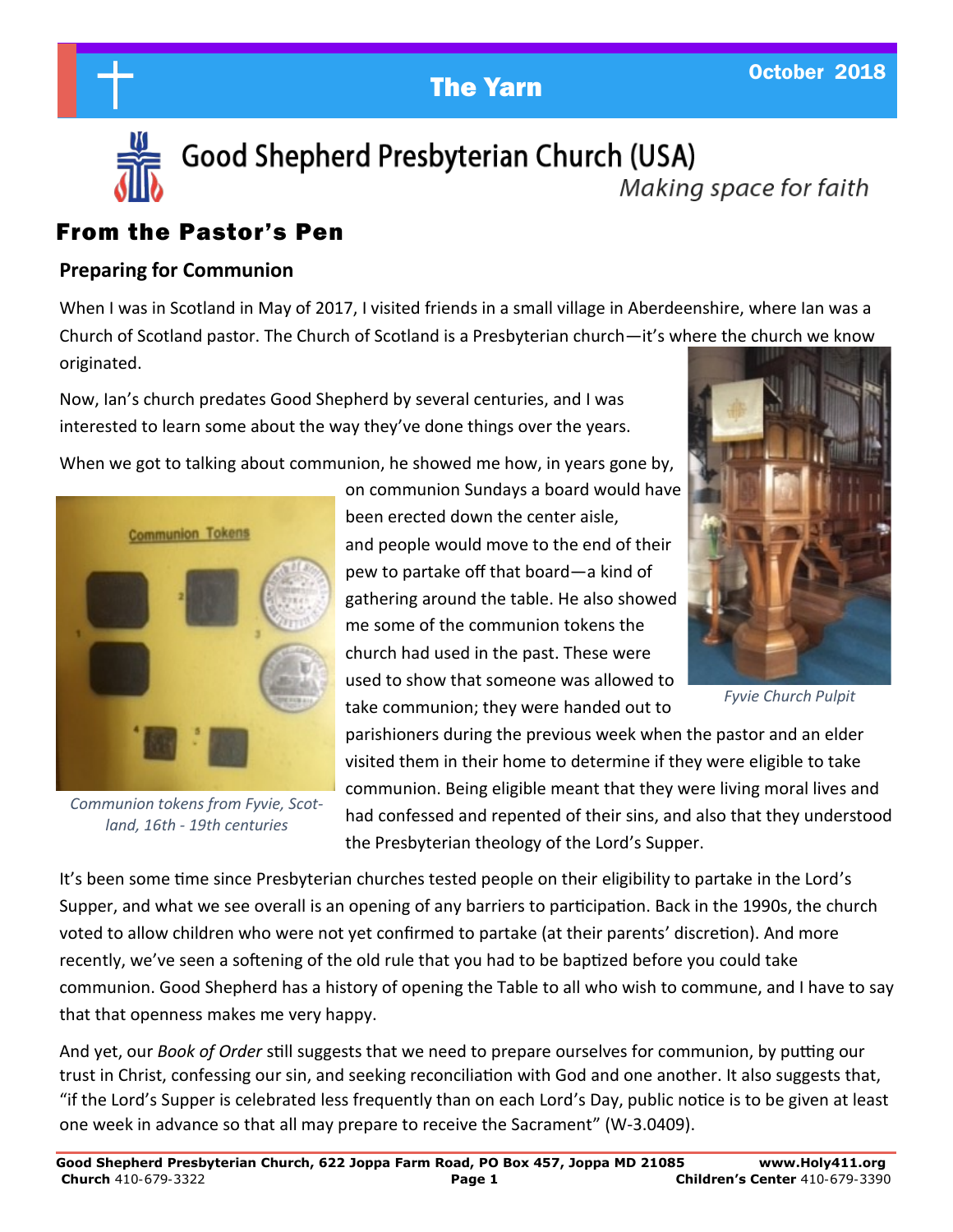# FROM THE PASTOR'S PEN

I'm intrigued with this idea that we need notice of an upcoming communion so that we might prepare to receive it. That suggests that we might need to be doing some preparation beyond what happens in worship on Sunday morning.

As we approach **World Communion Sunday** on October 7, then, I would invite you to prepare yourself for the sacrament on that day. Here are some steps you might take:

- *Put your trust in Christ.* In prayer, ask God if there are ways you are trying to manage your life entirely on your own, and ask for help in relying more on our Messiah, Jesus.
- *Confess your sin.* In prayer, share with God where you think you've gone wrong, where you are ashamed of yourself, where you've erred.
- *Seek reconciliation with God.* Remember that God is eager to forgive our sins. Reflect on God's relationship with you as a loving parent, and savor God's loving grace.

*Seek reconciliation with one another.* If you are in the middle of an argument, a

feud, an impasse with a family member or friend, figure out how you can ask their forgiveness, and how you can change your behavior. Even if you're 100% sure it's all their fault, I can pretty much guarantee you that you have also contributed to the disagreement. Figure out how your behavior or attitude has contributed, and work on changing it.

And then! Then you'll **really** be ready for communion on October 7. And if you haven't done all these things? Come anyway—it is Christ who invites us, and we are his.

# WOMEN'S ASSOCIATION—OCTOBER ACTIVITIES

### **Thursday, October 11 10:00 AM:**

#### **Circle Bible Study - Lesson 2: God with Us in Our Uncertainty**

All women of the church, please join us for our new Bible Study. Even if you cannot attend every lesson, we would love to have you join us for fellowship, learning, and growing in our faith together. (All are invited to go out to lunch following the program.)

#### **Saturday, October 27**

Mark your calendars for our next Women's Retreat coming up on Saturday, October 27. Titled "Women at the Well" led by our pastor, Rev. Jeanne Gay.

#### **THANK YOU to the congregation!**

A big THANK YOU from the Women's Association for the over 90 backpacks that you donated!! They were delivered to Riverside Elementary on Tuesday, August 28 by Gary and Jane Workman plus their two granddaughters, who were excited to visit the school where both their father and uncle attended. Fun day!

We received a dear thank-you note from the school including, "Good Shepherd Rocks! Thank you for the fabulous assortment of backpacks!"

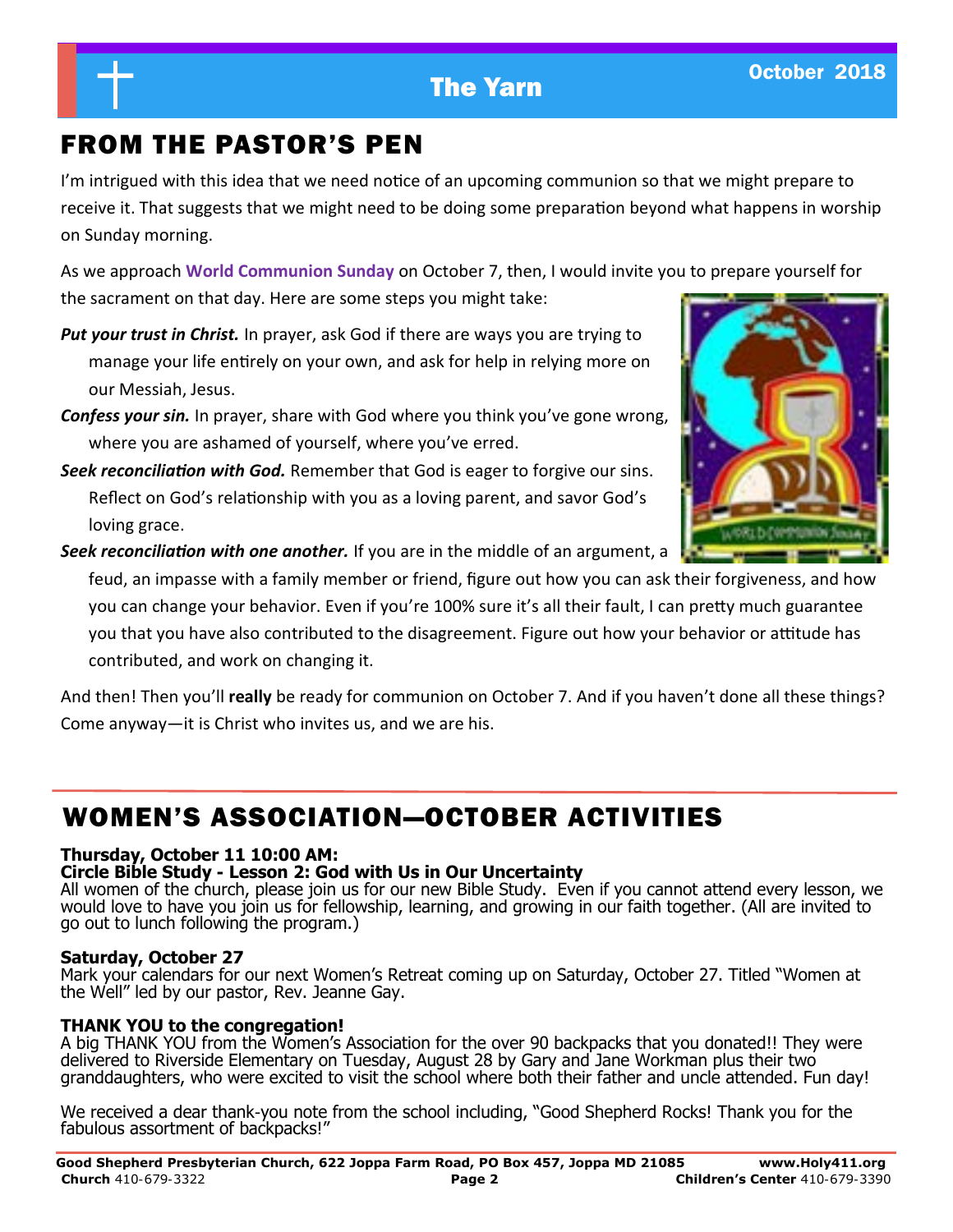# The Yarn Controller Controller 2018

# DEACONS

Autumn leaves, changing leaves

colors red and gold

Autumn sound all around

beauty to behold - Anonymous

Fall has officially arrived, but not before we enjoyed our "indoor" church picnic. The weather did not keep all who attended from having fun and fellowship. A special thank you to Farrell Maddox for bringing the pesky ants, and to Clay Maas and Allan Wronowski for preparing the tasty hot dogs. One advantage to an inside picnic was making and eating your favorite ice cream sundae. Any ideas for next year's picnic are welcome!

**Our neighbor, Found in Faith Ministries,** will have their Open House, on October 11th, 4:00-7:00 pm. Deacons agreed to provide salads and drinks. If you are interested in volunteering or want more information on their mission, stop by and see their new showroom. 610 Town Center Dr., Joppa, MD.

#### **SAVE THE DATES**

### **The Giving Boxes**

Saturday, **November 17,2018** - 9:00 am – 12 noon - **Food Boxes Packing Day**

**Christ Our King Presbyterian Church,** 10 Lexington Road, Bel Air, MD

**The giving boxes include** a frozen turkey and non-perishable food items. These items are in addition to the fresh food bounty that Good Shepherd provides for a full Thanksgiving feast. If you wish to help pack boxes please see Chris Bohns, or Dorothy Burns. We typically serve 20 -22 families through our food pantry.

### **Extreme Family Outreach**

Holiday of Hope Star Kids Programs

More information will be provided on the above outreach items.

As always, the 1st Sunday of the month we collect items for the food pantry. See Wayne and Joan Douglas, or Dorothy, to determine what needs restocking.

Turn in your Redners receipts!!

## **2018 Good Shepherd Women's Retreat:**

## *Women at the Well*

Wells in Biblical times were vital for people's daily needs. They were also places where women gathered—and, often, where men went to meet and court women. When Jesus met the Samaritan woman at a well (John 4:7-15), he offered her Living Water. Where do we go to quench the thirsts in our own lives? This retreat, led by Rev. Gay, is open to all women of Good Shepherd (and their friends).

**Date: Saturday, October 27, 2018 Time: 9:00 am – 3:00 pm**

Place: Christ Our King Presbyterian Church, Cost: \$10.00 **10 Lexington Rd., Bel Air Deadline: Wednesday, Oct. 24**

 **(or call church office)**

**Sign-Up: Table outside sanctuary Questions: Jane Workman (410-679-0875)**

*Come to the 2018 Women's Retreat for Bible inquiry, provocative questions, deepening faith … friendship, fun, and food.*





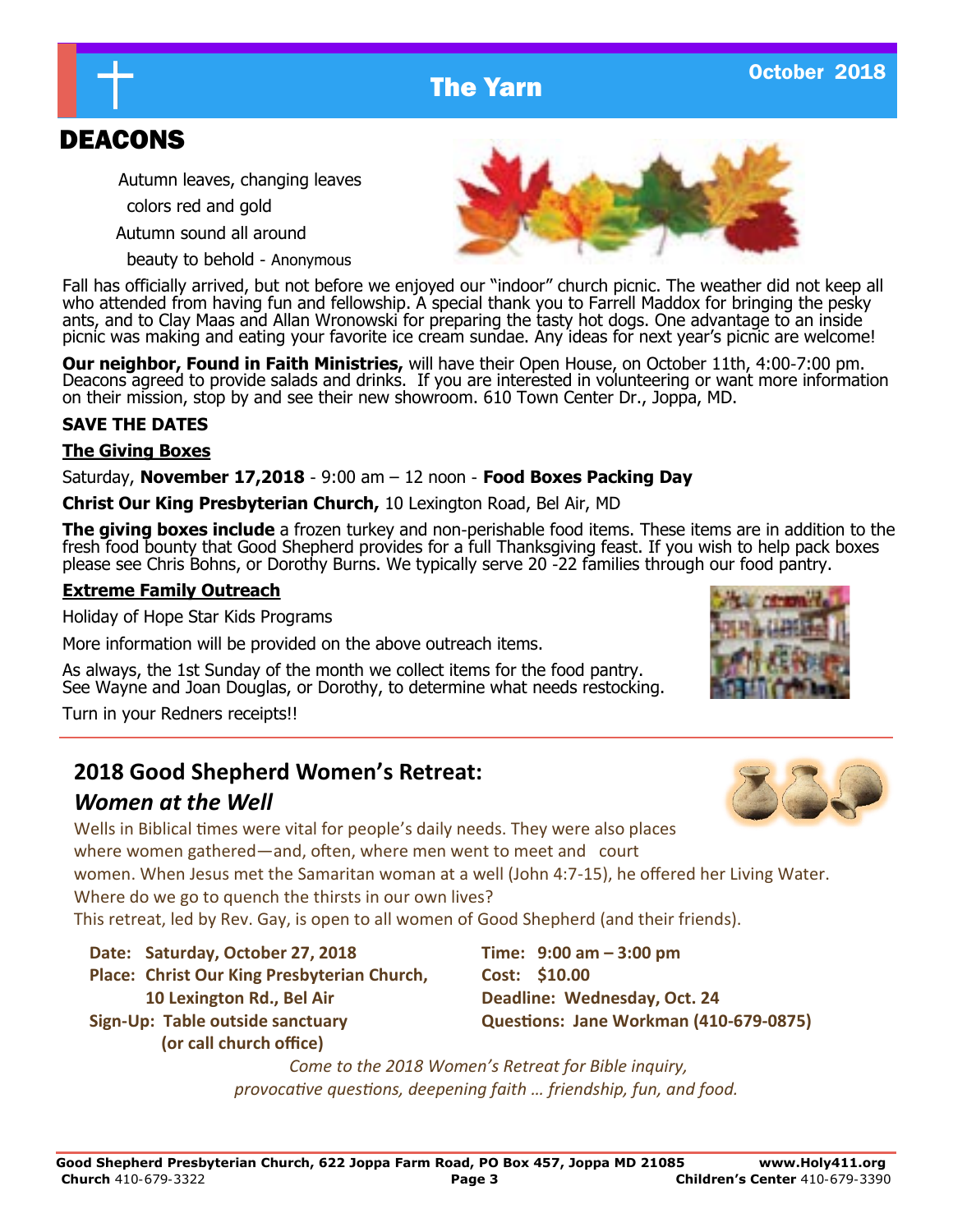|           |                                                                    | <b>The Yarn</b>                                                                                                          | October 2018 |
|-----------|--------------------------------------------------------------------|--------------------------------------------------------------------------------------------------------------------------|--------------|
|           | <b>Wednesday, 3</b>                                                | Deacons 6:30<br><b>Choir 7:30</b>                                                                                        |              |
|           | Sunday, 7                                                          | <b>Adult Sunday School 9:30</b><br>Worship 11:00<br>Peace Offering Received<br><b>Food Closet Sunday</b><br>Coffee 12:00 |              |
| $\bullet$ | <b>Wednesday, 10</b>                                               | Shepherd's Kids 5:30-7:30<br><b>Choir 7:30</b>                                                                           |              |
|           | Thursday, 11                                                       | Women's Bible Study 10:00<br>Session 7:00                                                                                |              |
| B<br>E    | Saturday, 13<br>Sunday, 14                                         | Susquehanna Training 9:00-3:00<br><b>Adult Sunday School 9:30</b><br>Worship 11:00<br>Coffee 12:00                       |              |
|           | <b>Wednesday, 17</b>                                               | Shepherd's Kids 5:30-7:30<br><b>Choir 7:30</b>                                                                           |              |
|           | Sunday, 21                                                         | <b>Adult Sunday School 9:30</b><br>Worship 11:00<br>Coffee 12:00                                                         |              |
|           | <b>Wednesday, 24</b><br>Thursday, 25<br>Saturday, 27<br>Sunday, 28 | <b>Choir 7:30</b><br>Women's Association 10:00<br><b>Women's Retreat</b><br><b>Adult Sunday School 9:30</b>              |              |
|           | <b>Wednesday, 31</b>                                               | Worship 11:00<br>Coffee 12:00<br><b>Choir 7:30</b>                                                                       |              |

# GSPC WOMEN'S CIRCLE BIBLE STUDY



## **THURSDAY, OCTOBER 11, 2018 - 10:00 – 12:00 - UPPER ROOM**

**GOD'S PROMISE:** I AM WITH YOU

 $\bullet$ 

## **BIBLE STUDY-LESSON 2 – GOD WITH US in OUR UNCERTAINTY**

**SCRIPTURE:** Exodus 3:1-12; Judges 6:11-27

**KEY IDEA:** God accompanies the called: it is God's presence in our weakness that equips us for our calling.

## **WHAT ABOUT HER? Delores Barr HOSPITALITY: Ellie & Paula WE WILL BE GOING OUT FOR LUNCH**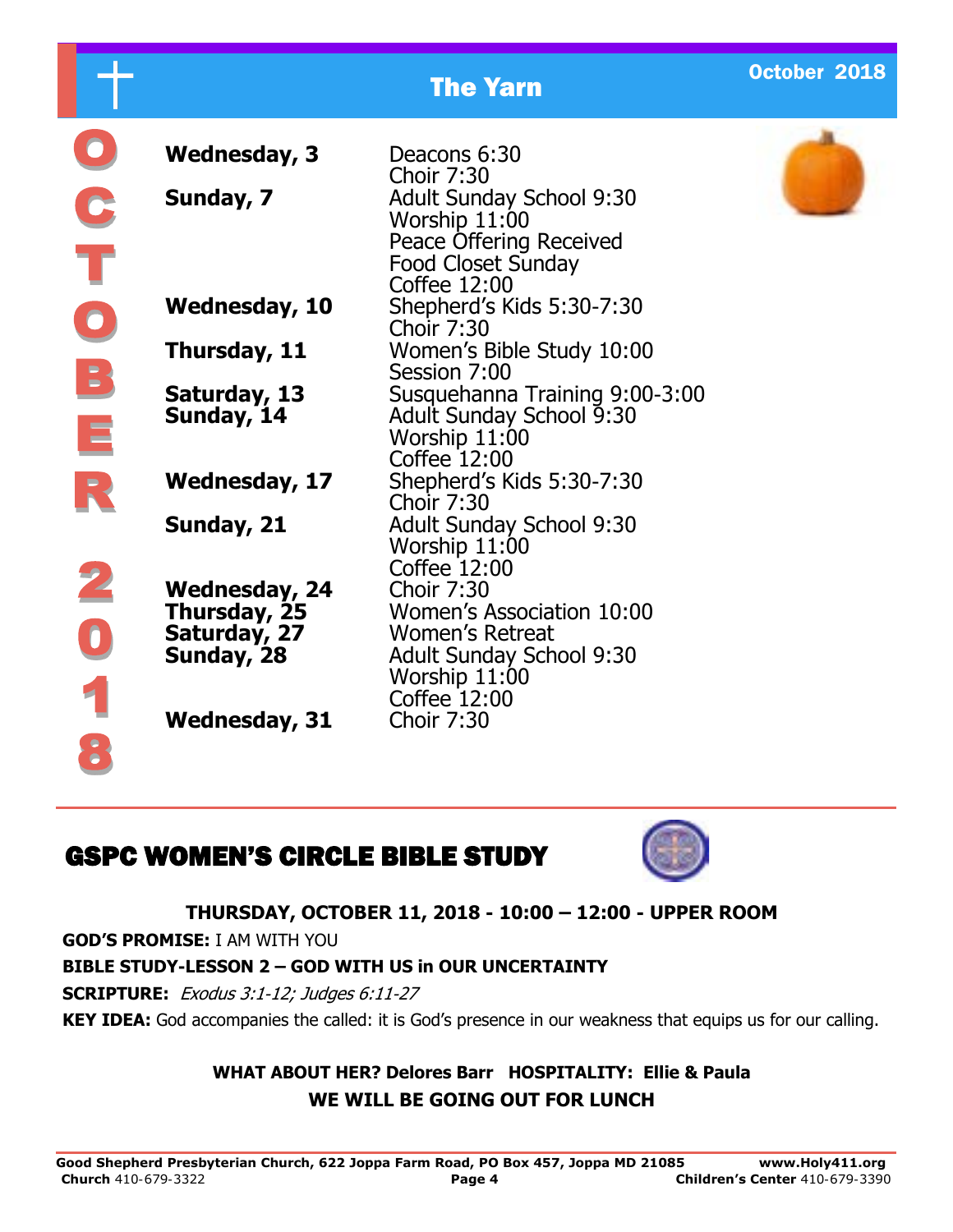

# SHEPHERD'S KIDS

Our 2018-19 Shepherd's Kids Season is off to a great start. Thanks to Rita Garrity and Bill Starke for planning the story and activities. Many thanks to Jeanette Petnic for preparing the delicious food. 19 children joined us in the



month of September. We always have room for more. If you know someone with children invite them to join us. You do not have to be a member of Good Shepherd or our Children's Center to attend. We will meet again on October 10 and 17. If you would like to be a volunteer, please see Rita or Farrell.





## WELCOME NEW MEMBERS

Dave & Debi Carey 740 Towne Center Drive Joppa, MD 21085 410-515-3544 410-236-5214 Debi.carey@yahoo.com

Lamie Chiongola 594 Renee Drive Apt B Joppa, MD 21085 443-653-4741

Fese (Victorine) Elonge 3064 Ebbtide Drive Edgewood, MD 21040 410-802-0051 sweetnomoreflower@yahoo.com Kady Howe 198 Chimney Oak Drive Joppa, MD 21085 732-216-8804 kadyhowe@aol.com

Stacy Howe 198 Chimney Oak Drive Joppa, MD 21085 732-546-5683 stacyhowe@verizon.net

Ryan & Megan Shuttlesworth Bennett & Weston 831 Joppa Farm Road Joppa, MD 21085 717-413-6517 ryan.shuttlesworth@gmail.com